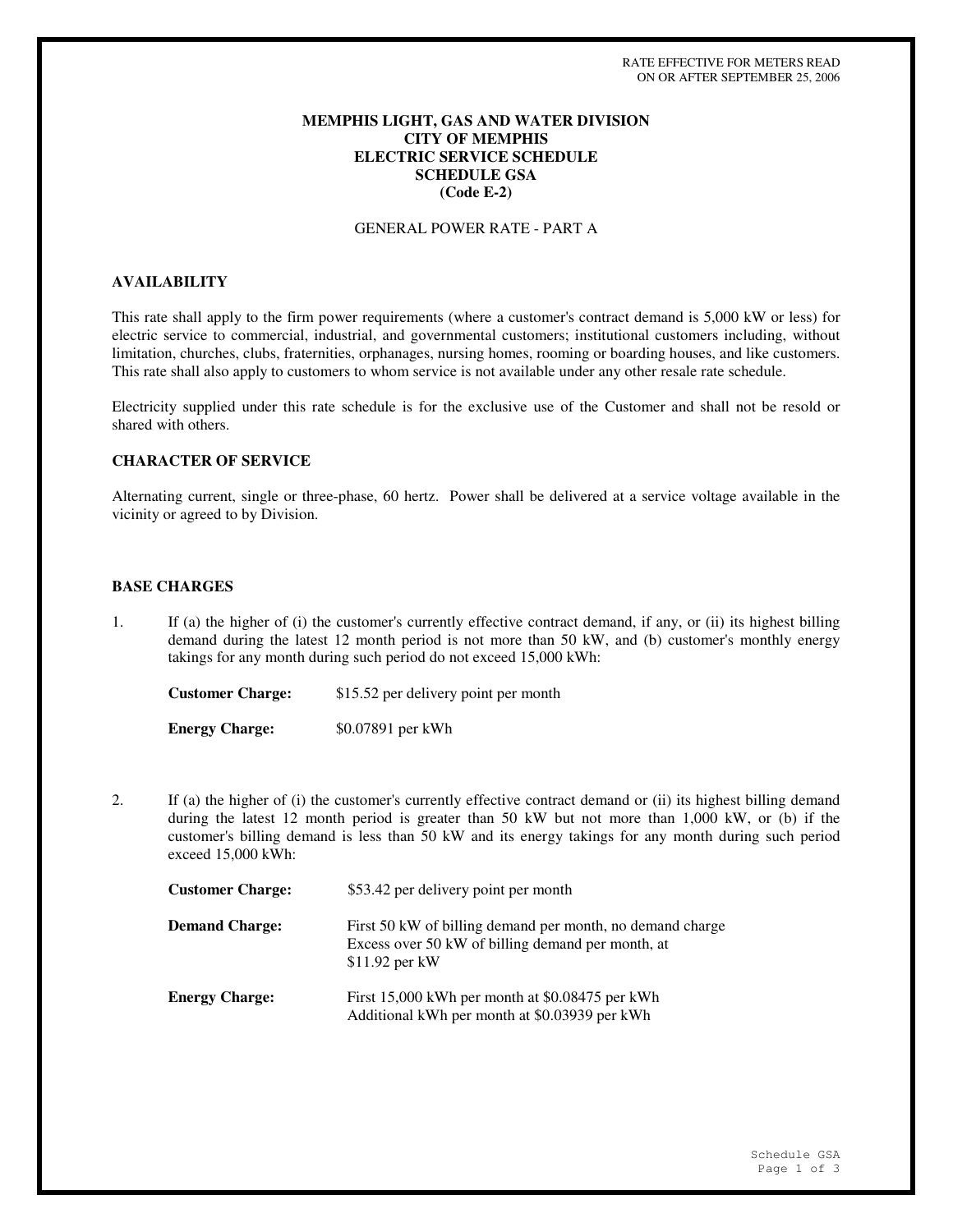3. If the higher of the customer's currently effective contract demand or its highest billing demand during the latest 12 month period is greater than 1,000 kW:

| <b>Customer Charge:</b> | \$191.84 per delivery point per month                                                                                                                          |
|-------------------------|----------------------------------------------------------------------------------------------------------------------------------------------------------------|
| <b>Demand Charge:</b>   | First 1,000 kW of billing demand per month, at \$11.44 per kW<br>Excess over 1,000 kW of billing demand per month, at \$13.09 per kW,<br>plus an additional    |
|                         | \$13.09 per kW per month for each kW, if any, of the amount by which<br>the customer's billing demand exceeds the higher of 2,500 kW or its<br>contract demand |
| <b>Energy Charge:</b>   | \$0.04239 per kWh per month                                                                                                                                    |

#### **TENNESSEE VALLEY AUTHORITY FUEL COST AND PURCHASED POWER ADJUSTMENT RIDER**

The above rates are subject to adjustment under the provisions of the Tennessee Valley Authority Fuel Cost and Purchased Power Adjustment Rider.

## **ADJUSTMENT**

The base demand and energy charges shall be increased or decreased in accordance with the current Adjustment Addendum published by TVA. (In addition, such charges shall be increased or decreased to correspond to increases or decreases determined by TVA in the value of the hydro generation benefit allocated to residential customers.)

#### **DETERMINATION OF DEMAND**

Division shall meter the demand in kW of all customers having loads in excess of 50 kW. The metered demand for any month shall be the highest average during any 30-consecutive-minute period of the month of the load metered in kW. The measured demand for any month shall be the higher of the highest average during any 30 consecutive- minute period of the month of (a) the load metered in kW or (b) 85 percent of the load in kVA plus an additional 10 percent for that part of the load over 5,000 kVA, and such measured demand shall be used as the billing demand, except that the billing demand for any month shall in no case be less than 30 percent of the higher of the currently effective contract demand or the highest billing demand established during the preceding 12 months.

## **MINIMUM MONTHLY BILL**

The monthly bill under this rate schedule shall not be less than the sum of (a) the base customer charge, (b) the base demand charge, as adjusted, applied to the customer's billing demand, and (c) the base energy charge, as adjusted, applied to the customer's energy takings; provided, however, that, under 2 of the Base Charges, the monthly bill shall in no event be less than the sum of (a) the base customer charge and (b) 20 percent of the portion of the base demand charge, as adjusted, applicable to the second block (excess over 50 kW) of billing demand, multiplied by the higher of the customer's currently effective contract demand or its highest billing demand established during the preceding 12 months.

Division may require minimum bills higher than those stated above.

#### **SEASONAL SERVICE**

Customers who contract for service on a seasonal basis shall be limited to 2,500 kW and shall pay the above charges, as adjusted, plus an additional seasonal use charge equal to  $(1)$  \$.0136 per kWh per month under 1 of the Base Charges, (2) the sum of \$.0136 per kWh for the first 15,000 kWh per month and \$4.07 per kW per month of billing demand in excess of 50 kW under 2 of the Base Charges, and (3) \$4.07 per kW per month of billing demand